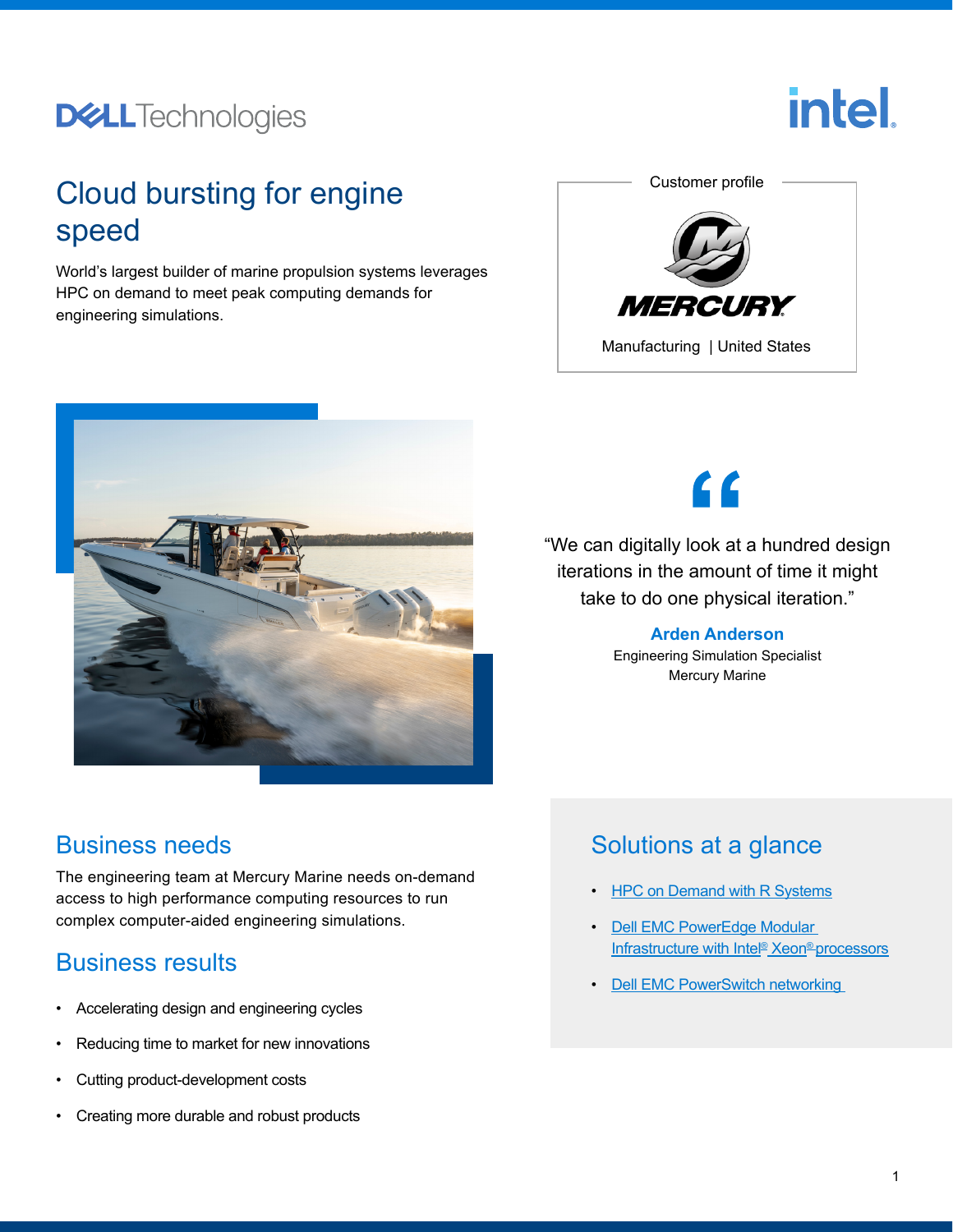#### A legacy of leadership

Mercury Marine® has been making world-class outboards and sterndrives for more than 80 years. The company, which started in a small machine shop in Wisconsin, has grown into the world's largest builder of marine propulsion systems.<sup>1</sup> Today, Mercury Marine is number one on the water, and the company didn't get there by sitting still. It's always pushing forward.

Mercury Marine's long history is one of firsts, foremosts and constant improvements. It has continuously set and reset the standards for reliable, troublefree performance, superior power and torque, low emission, and low fuel consumption in its outboards and sterndrives. And nobody has given boaters more ways to propel their specific boats, activities and pursuits reliably, comfortably and efficiently across the water.

This legacy of leadership continues today as Mercury Marine pushes forward with the new [Mercury V12 600hp](https://www.mercurymarine.com/en/us/v12/)  [Verado Outboard,](https://www.mercurymarine.com/en/us/v12/) an engine that elevates the standards of premium design and engineering. With game-changing innovations like a steerable gearcase and automatic two-speed transmission, the V12 Verado delivers an incredibly refined outboard-driving experience.

### Virtual design and testing

To deliver breakthrough innovations like those in the V12, the engineers at Mercury Marine rely heavily on computer-aided engineering simulations that use software tools for computational fluid dynamics (CFD) and finite element analysis (FEA).

The use of computer-driven simulations allows Mercury Marine's engineering teams to greatly accelerate the process of evaluating different design alternatives in comparison to the costly and time-consuming process of developing physical prototypes, according to Arden Anderson, a specialist in engineering simulations for Mercury Marine and its parent company, Brunswick Corporation.

"We're running physics simulations on computer models," Anderson explains. "A very simple way to put it would be to say it's virtual testing. It's not requiring a physical prototype or physical part to do the testing, but we're doing it numerically in a computer."



For an animated look at breakthrough innovations from Mercury Marine's design and engineering teams, visit [MercuryMarine.com/V12.](http://www.mercurymarine.com/V12)

The benefits of virtual design include reduced productdevelopment costs, faster testing and better time to market, Anderson notes.

"Before we jump into a new technology, we can check out ideas digitally," he says. "We can digitally look at a hundred design iterations in the amount of time it might take to do one physical iteration."

Virtual testing also brings important benefits in terms of innovation and product durability, Anderson notes.

"With virtual testing, we can test edge conditions, or very challenging conditions, on a product that might be tough to test in real life," he says.

For example, an engineering team might test how a particular design alternative will work under extremely cold conditions, such as those found in the Artic Circle. In the physical world, that sort of testing would be extremely complex, costly and time-consuming.

<sup>1</sup> Mercury Marine, "[This is Mercury,"](https://www.mercurymarine.com/en/us/about/heritage) accessed May 25, 2021.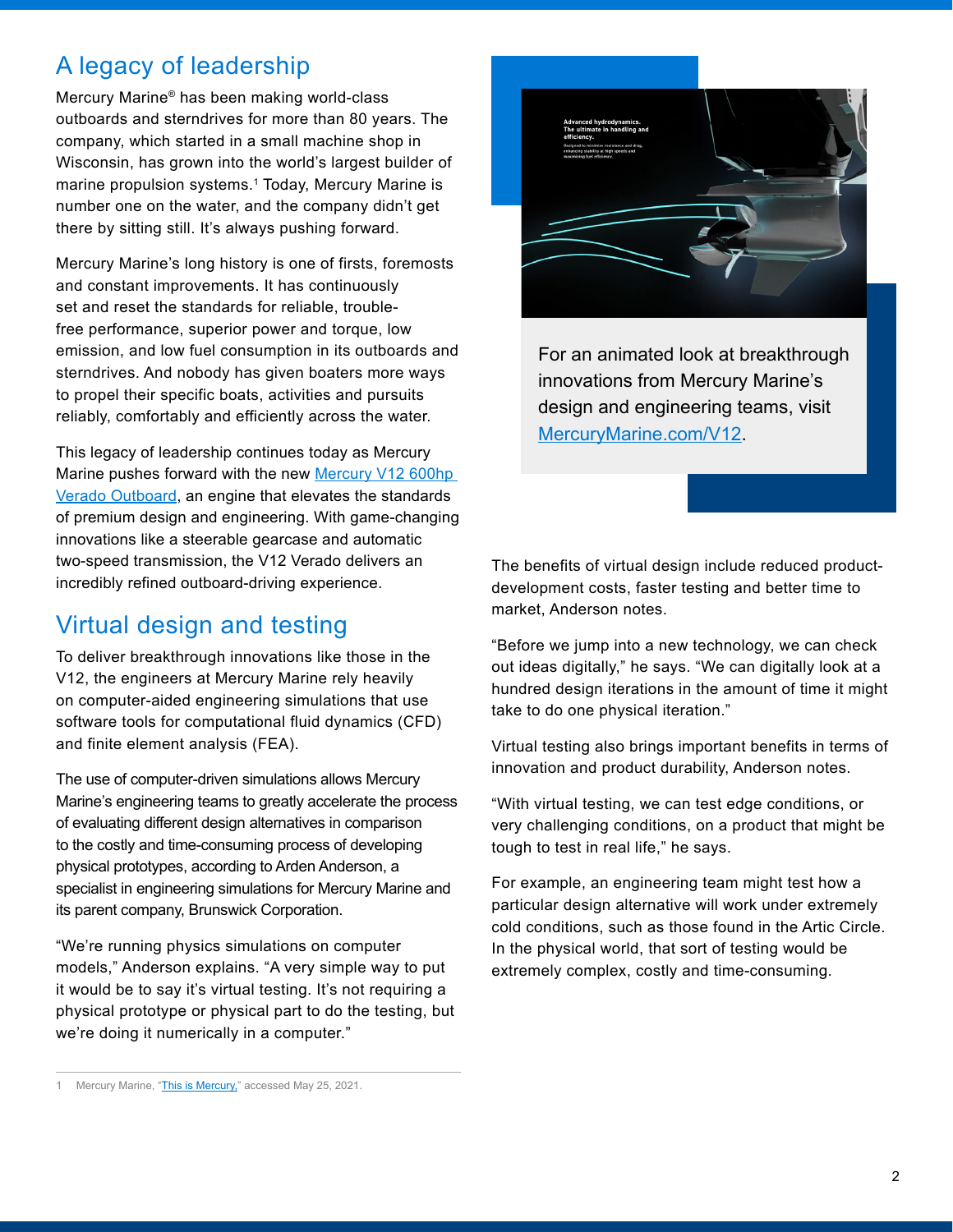# <u>"</u>

"With virtual testing, we can test edge conditions, or very challenging conditions, on a product that might be tough to test in real life."

#### **Arden Anderson**

Engineering Simulation Specialist Mercury Marine



The first V12 powerhead designed for an outboard. 7.6-liter displacement makes light work of heavy vessels to get<br>on plane quickly and impress at every speed.

#### Bursting for hydrodynamics

To carry out computer-aided engineering simulations quickly and efficiently, Mercury Marine's engineers need access to massive amounts of high performance computing power. At times, their computational requirements can exceed the limits of the company's in-house systems, so to meet these peak demands, they leverage HPC Service (HPCaaS) from R Systems, a Dell Technologies partner.

R Systems provides HPC cluster resources and technical expertise to commercial and institutional research clients through the R Systems brand and the Dell HPC Cloud services partnership. It owns and operates bare-metal clusters and offers a variety of solutions to meet each client's specific HPC needs. These offerings include lease time on clusters for bursting as well as for short-term and long-term projects, all available at highly competitive prices.

To meet Mercury Marine's peak computing needs, R Systems provides on-demand access to Dell EMC PowerEdge Modular Infrastructure with Intel® Xeon® processors and Dell EMC PowerSwitch networking.

"We've got a base level of computational availability on hand that we own," Anderson says. "We push work to R Systems in cases when the workload outmatches the capacity of our existing system. R Systems lets us address the peaks though bursting capabilities."

Many of the Mercury Marine jobs running on the Dell EMC PowerEdge servers in the R Systems cloud environment focus on hydrodynamics, or the way in which the forces of water interact with a boat and its propulsion system.

With HPCaaS from R Systems, Mercury Marine's engineers can cut the time required to run a series of hydrodynamic simulations from 48 hours on in-house systems down to just 2 hours. Time-savings like these help the company bring breakthrough innovations to market in less time innovations like the industry's first steerable gearcase and a dual-propeller design that helps harness the full potential of the Mercury V12 600hp Verado Outboard.

"With the resources of R Systems, we can run multiple jobs concurrently and get the results back quickly, instead of queuing the jobs one by one and waiting for the results," Anderson says.

Another factor in choosing R System was the company's expert technical support. R Systems strives to offer its customers full white-glove service, with R Systems engineers and technicians functioning as an extension of the customer's in-house IT team.

"A lot of places have good pricing, but a key differentiator for R System is tech support and partnership," Anderson says. "When we chose them for our cloud bursting needs, they were amongst the leaders for HPC performance and cost, and they were absolutely the leader for the tech support and partnership."